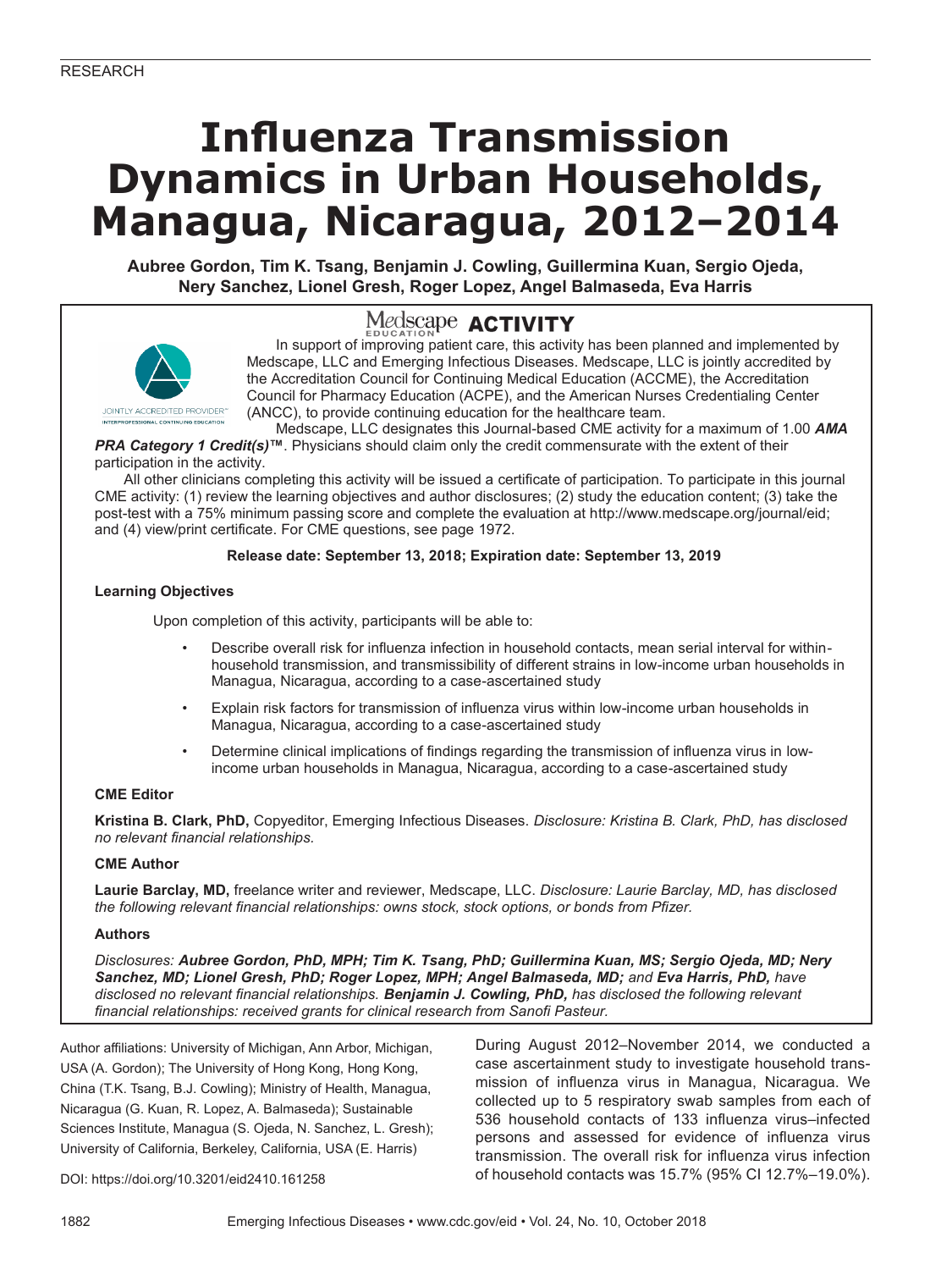Oseltamivir treatment of index patients did not appear to reduce household transmission. The mean serial interval for within-household transmission was 3.1 (95% CI 1.6–8.4) days. We found the transmissibility of influenza B virus to be higher than that of influenza A virus among children. Compared with households with <4 household contacts, those with  $\geq$ 4 household contacts appeared to have a reduced risk for infection. Further research is needed to model household influenza virus transmission and design interventions for these settings.

Influenza virus is a respiratory pathogen of major medi-<br>cal and public health concern, causing an estimated 3-5 cal and public health concern, causing an estimated 3–5 million cases of severe illness and 250,000–500,000 deaths annually worldwide (*1*). Households provide a convenient and valuable setting for studying the transmission of influenza virus (*2*–*5*). Several studies in high-income country settings suggest that the rate of influenza virus transmission in the household is several-fold higher than that in the community (*3*,*4*). In a study conducted in Vietnam, 26% of influenza virus infections were acquired in the household (6). The influence of household transmission on influenza epidemics has led to an increased interest in household-based interventions (*7*–*11*). However, in low-income and low-middle–income countries, where nearly half the world's population lives, household influenza transmission has not been well studied. Moreover, estimates of the serial interval (i.e., time between index case and symptom onset in secondary infection) are limited to pandemic influenza in nonhousehold settings (*6*,*12*–*15*). Therefore, a more thorough investigation of household transmission is essential for the development of effective household-based interventions for the control of pandemic and interpandemic influenza in these settings.

Demographic factors that have been found to influence influenza transmission include the size of the household, age of the index patient, and age of contacts (*4*,*6*,*16*–*19*). Both household size and population demographics differ dramatically between industrialized and developing country settings. In Nicaragua, persons from several generations often live in the same household, leading to large household sizes by high-income country standards. In addition, in 2014, ≈32% of the population of Nicaragua was <15 years of age, whereas in other countries where influenza household transmission studies have been conducted, 12% 23% of the population was estimated to be in this age range (*5*,*6*,*20*–*22*).

To investigate influenza transmission in households, we performed a case ascertainment study of influenza in urban households in Managua, Nicaragua. We used an individual-based hazard model to characterize transmission dynamics within households and estimate factors affecting influenza transmission.

## **Materials and Methods**

## **Study Subjects**

Index influenza cases were identified at the Health Center Sócrates Flores Vivas, a primary care facility in Managua, Nicaragua, run by the Ministry of Health of Nicaragua. Index patients were eligible for enrollment if a) they had influenza-like illness, defined as fever or feverishness with cough, sore throat, or runny nose; 2) their symptom onset, defined as the earliest day with influenza-like illness, was within the previous 48 hours; 3) they were positive for influenza by rapid antigen test or reverse transcription PCR (RT-PCR); 4) no household members had had symptoms of influenza-like illness in the previous 2 weeks; and 5) they lived with  $\geq 1$  additional person. After index case enrollment, we conducted a household visit to enroll patient household contacts, collect initial respiratory and blood samples, and administer questionnaires to the household and individual household members. We defined a household as a group of persons living together who shared a kitchen and  $\geq 1$  meal a day. We visited households 4 additional times (every 2–3 days) to collect respiratory samples and daily symptom information, and we collected the final blood sample 30–45 days after index case enrollment.

This study was approved by the institutional review boards at the Ministry of Health of Nicaragua, the University of Michigan (Ann Arbor, Michigan, USA), and the University of California, Berkeley (Berkeley, California, USA). Consent to participate was obtained from all adult participants, and parental permission was obtained for all children. Assent was obtained for children  $\geq 6$  years of age.

## **Laboratory Methods**

We stored nasal and throat swab samples at 4°C–8°C and transported them to the National Virology Laboratory (Managua, Nicaragua) within 12 hours. We tested all samples for influenza on an ABI 7500 Fast PCR platform (Applied Biosystems, Foster City, CA, USA) following validated protocols from the US Centers for Disease Control and Prevention (Atlanta, GA, USA).

## **Statistical Analysis**

We characterized influenza transmission dynamics within households and the effects of factors affecting transmission using an individual-based hazard model (*5*,*17*). In the model, the risk for RT-PCR–confirmed infection among household contacts depended on the time from symptom onset of other infected persons in the household. The hazard  $(\lambda)$  of infection of person *j* at time *t* from an infected household member *i*, with symptom onset  $t_i$  is  $\lambda_{i\circledcirc j}$  (*t*) =  $\lambda_n \times S_j$ , where  $\lambda_n$  is the baseline hazard of household transmission and  $S_j$  is the factors affecting transmissibility.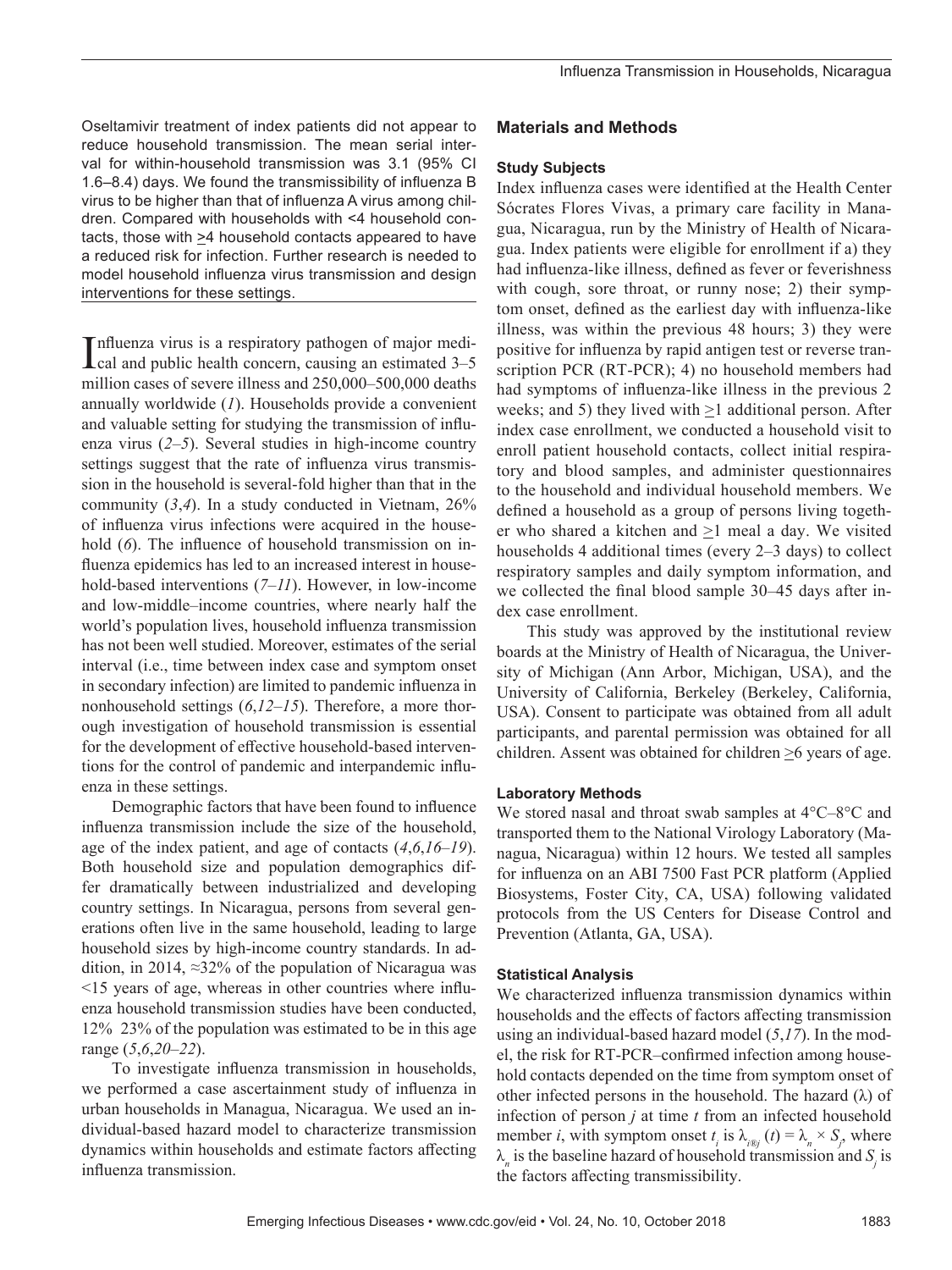#### RESEARCH

The distribution of the serial interval was a discretized Weibull distribution (*23*), with probability mass function

$$
f_i(t) = \exp\left(-\left(\frac{t}{\gamma}\right)^{\alpha}\right) - \exp\left(-\left(\frac{t+1}{\gamma}\right)^{\alpha}\right), t > t_i,
$$

where *t* is the number of days after symptom onset of the index patient,  $\alpha$  is the shape, and  $\gamma$  is the scale parameter for the distribution. The model used to estimate the distribution included infection of household contacts by persons inside the household (index cases [i.e., secondary infections] and other infected household members [i.e., tertiary infections]) and outside the household (i.e., community infections). The hazard of infection from the community was assumed to be constant over the duration of the follow-up:  $\lambda_i(t) = \psi$ , where  $\psi$  is the baseline community risk (*5*). Therefore, the hazard of infection for a person *j* at day *t* is  $\lambda_j$  (*t*) =  $\lambda_{j,c}$  (*t*) +  $\hat{a}_i$ ,  $\lambda_{i\circ j}$  (*t*), and the summation involves the infected household contacts of person *j* only.

In the transmission model, age group  $(\leq 18$  years vs. >18 years) and vaccination status of the household contacts were factors that might affect the susceptibility of household contacts to infection (*5*,*17*). In addition, we accounted for the possible differences in transmission related to the different influenza virus types [influenza A(H1N1), influenza A(H3N2), and influenza B]; treatment (with vs. without oseltamivir) of index case; index patient age group (children ≤5 years of age vs. older children and adults); and household sizes, hereafter denoted as the preliminary analysis. In addition to these factors, we further explored the differences in the relative susceptibilities of children and adults to influenza types A and B, which was represented by an interaction of age and influenza types in the model. We considered this analysis the main analysis (online Technical Appendix, https://wwwnc.cdc.gov/EID/article/ 24/10/16-1258-Techapp1.pdf).

We fitted this model into a Bayesian framework, constructed a Markov chain Monte Carlo algorithm, and estimated parameters (*24*). We used conditional likelihood in the statistical model to account for the study design feature that no household contacts had symptom onset at or before the day of index case enrollment (online Technical Appendix). To evaluate model adequacy, we conducted a simulation study with the model to compare the estimated and observed risks of groups with different characteristics (online Technical Appendix). We performed statistical analyses with R version 3.1.1 (https://cran.r-project.org/) and MATLAB version 7.8.0 (https://www.mathworks.com/products/matlab.html).

#### **Results**

During August 2012–November 2014, a total of 168 potential index patients consented to participate in the study. We excluded 6 households with multiple index cases, 5 households with influenza virus infections of mixed subtypes, and 24 households with index cases that were initially positive for influenza by rapid antigen test but not confirmed positive by RT-PCR. In total, 133 households with index cases of influenza virus infection confirmed by RT-PCR were included in our analysis (Figure 1). At the initial visit, 541 household contacts were present, and 536 (99%) were enrolled. A total of 2,285 respiratory samples were collected from household contacts (mean 4.3 respiratory samples/contact). Of the 356 household contacts, 84 (15.7%, 95% CI 12.7%–19.0%) had RT-PCR–confirmed influenza virus infections (Table 1). Of these, 21 (25%) did not exhibit symptoms. Influenza transmission was observed in 52 (39%) households. Of the households with influenza transmission, 34 had 1 contact with an RT-PCR–confirmed influenza virus infection, 10 had 2 contacts, and 8 had  $>3$ contacts. Most index cases (76%) were managed with oseltamivir. The average age of index patients was 6.6 (range 0–45) years, and the average age of household contacts was 24.2 (range 0–87) years. Mean household size was 5.0 (range 2–17) members. Among household contacts, the overall observed risk for influenza A(H1N1) virus infection was 13.4% (9/67, 95% CI 6.3%–24.0%), influenza A(H3N2) virus 14.3% (46/322, 95% CI 10.7%–18.6%), and influenza B virus 19.7% (29/147, 95% CI 13.6%–27.1%).

In the preliminary analysis, we adjusted for age group of household contacts, vaccination history, index patient age group, index case treatment status, and household contact number but did not include the interaction of age group of household contacts and influenza type and subtype. In this analysis, we found that household contacts of index patients with RT-PCR–confirmed influenza B virus infections were more likely to get infected than those of index patients with influenza A(H3N2) virus infections (relative infectivity 1.71, 95% CI 1.08–2.80) or influenza A(H1N1) virus infections (relative infectivity 1.56, 95% CI 0.75–3.43).

In the main model, we included the interaction of age group of household contacts and influenza type, which



**Figure 1.** Timeline of enrollment of index cases of PCR-confirmed monoinfections of seasonal influenza A(H1N1) virus, influenza A(H3N2) virus, or influenza B virus, Managua, Nicaragua, August 2012–November 2014. Only the index cases included in the final analysis are shown.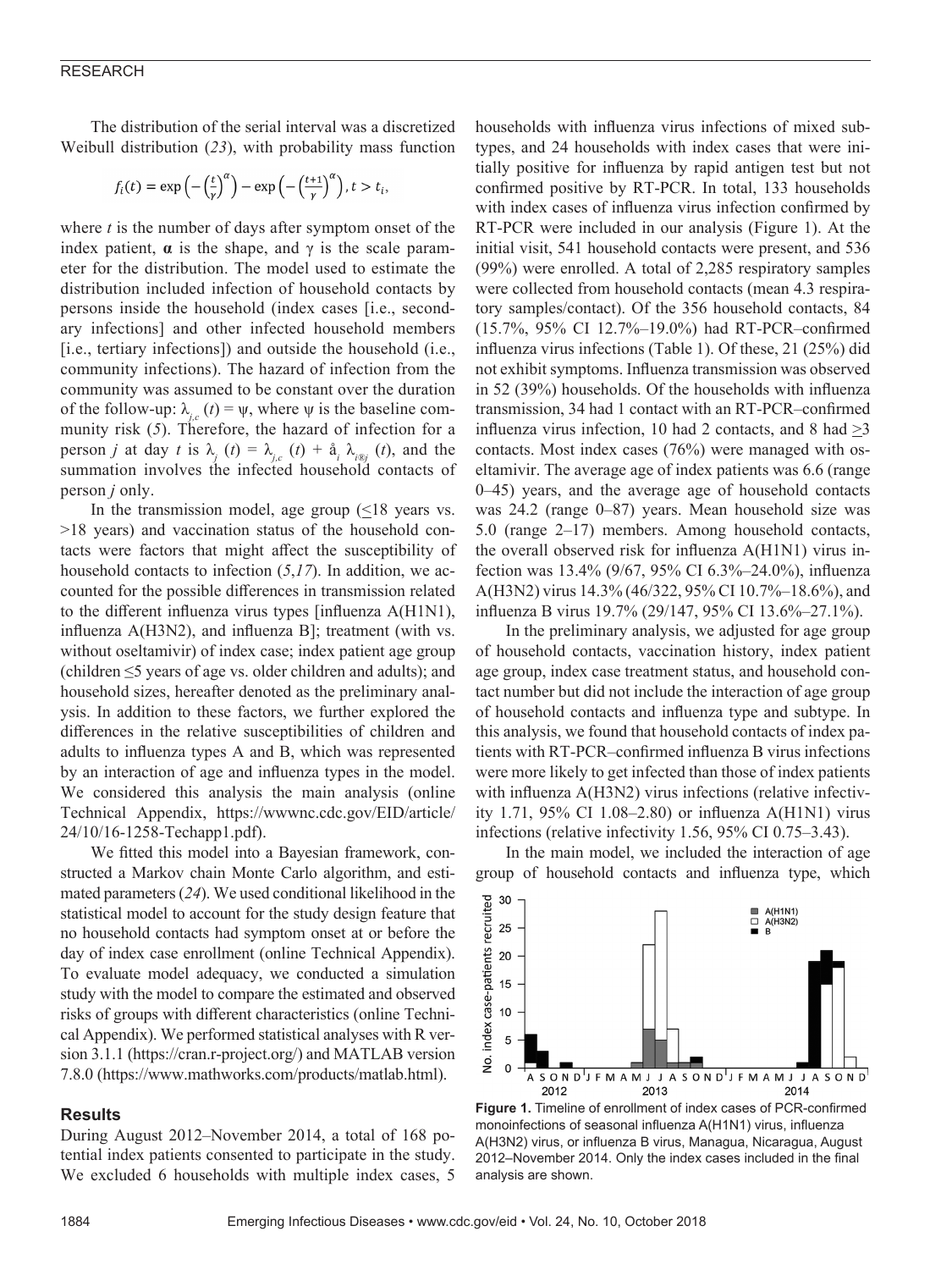|                                                         | Influenza type, no./total (%) |             |                 |                   |
|---------------------------------------------------------|-------------------------------|-------------|-----------------|-------------------|
| Characteristic                                          | A(H1N1)                       | A(H3N2)     | B               | Total, no. $(\%)$ |
| Index patients                                          | 16                            | 80          | $\overline{37}$ | 133               |
| Age, y                                                  |                               |             |                 |                   |
| $\leq 5$                                                | 10(63)                        | 52 (65)     | 15(41)          | 77 (58)           |
| $6 - 18$                                                | 5(31)                         | 23 (29)     | 21(57)          | 49 (37)           |
| >18                                                     | 1(6)                          | 5(6)        | 1(3)            | 7(5)              |
| Sex                                                     |                               |             |                 |                   |
| F                                                       | 6(38)                         | 36(45)      | 17 (46)         | 59 (44)           |
| М                                                       | 10(63)                        | 44 (55)     | 20(54)          | 74 (56)           |
| Prior vaccination                                       |                               |             |                 |                   |
| Yes                                                     | 1(6)                          | 2(3)        | 3(8)            | 6(5)              |
| No                                                      | 15 (94)                       | 78 (98)     | 34 (92)         | 127 (95)          |
| Oseltamivir treatment                                   |                               |             |                 |                   |
| Yes                                                     | 16 (100)                      | 53 (66)     | 32 (86)         | 101 (76)          |
| <b>No</b>                                               | 0                             | 27 (34)     | 5(14)           | 32(24)            |
| No. household contacts                                  |                               |             |                 |                   |
| $1 - 3$                                                 | 6(38)                         | 44 (55)     | 23 (62)         | 73 (55)           |
| $4 - 5$                                                 | 5(31)                         | 19 (24)     | 6(16)           | 30(23)            |
| >5                                                      | 5(31)                         | 17(21)      | 8(22)           | 30(23)            |
| No. secondary cases in household                        |                               |             |                 |                   |
| 0                                                       | 10(63)                        | 54 (68)     | 17 (46)         | 81(61)            |
| 1                                                       | 4(25)                         | 16 (20)     | 14 (38)         | 34 (26)           |
| 2                                                       | 1(6)                          | 4(5)        | 5(14)           | 10(8)             |
| >2                                                      | 1(6)                          | 6(8)        | 1(3)            | 8(6)              |
| Household contacts                                      | 67                            | 322         | 147             | 536               |
| Age, y                                                  |                               |             |                 |                   |
| ~18                                                     | 30(45)                        | 147 (46)    | 64 (44)         | 241 (45)          |
| >18                                                     | 37(55)                        | 175 (54)    | 83 (56)         | 295 (55)          |
| Sex                                                     |                               |             |                 |                   |
| F                                                       | 46 (69)                       | 202(63)     | 94 (64)         | 342 (64)          |
| M                                                       | 21(31)                        | 120 (37)    | 53 (36)         | 194 (36)          |
| Prior vaccination                                       |                               |             |                 |                   |
| Yes                                                     | 3(4)                          | 9(3)        | 20(14)          | 32(6)             |
| No                                                      | 64 (96)                       | 313 (97)    | 127 (86)        | 504 (94)          |
| With confirmed infection                                |                               |             |                 |                   |
| Overall                                                 | 9/67(13)                      | 46/322 (14) | 29/147 (20)     | 84/536 (16)       |
| $≤18$ y†                                                | 3/30(10)                      | 33/147 (22) | 21/64 (33)      | 57/241 (24)       |
| $>18$ vt                                                | 6/37(16)                      | 13/175(7)   | 8/83(10)        | 27/295 (9)        |
| No. confirmed infections without reported symptoms      |                               |             |                 |                   |
| Overall                                                 | 2/9(22)                       | 15/46 (33)  | 4/29(14)        | 21/84 (25)        |
| $\leq$ 18 y†                                            | 2/3(67)                       | 11/33(33)   | 3/21(14)        | 16/57 (28)        |
| $>18$ yt                                                | 0/6                           | 4/13(31)    | 1/8(13)         | 5/27(19)          |
| *Net all perceptages add up to 100% because of reunding |                               |             |                 |                   |

**Table 1.** Characteristics of influenza virus–infected index cases-patients and household contacts, Managua, Nicaragua, August 2012– November 2014\*

\*Not all percentages add up to 100% because of rounding.

†The denominator is the number of infected household contacts in the corresponding age group.

accounted for the difference in relative susceptibility between children and adults for influenza A and influenza B. Using this model, we found no differences in risk for infection between influenza A(H3N2) virus and influenza A(H1N1) virus or influenza B virus (Table 2). This finding suggested that the observed increased susceptibility to infection with influenza B virus could be explained by an interaction between age of household contacts and influenza type; in other words, child contacts were more susceptible to infection with influenza B virus than influenza A virus, and among adult contacts, the risk for infection with influenza A virus was similar to the risk for infection with influenza B virus.

We estimated that child household contacts  $(\leq 18$  years of age) were more susceptible to RT-PCR–confirmed influenza A virus infection than adult contacts (>18 years of age) (relative susceptibility 2.26, 95% CI 1.38–3.88),

and child contacts were more susceptible to RT-PCR–confirmed influenza B virus infection than adult contacts (relative susceptibility 4.47, 95% CI 2.05–11.02). Because there were only 7 adult index patients (Table 1), we could not explore potential differences in infectivity of child versus adult cases. However, we did explore relative infectivity of younger children (<5 years of age) versus older children and adults; the estimated relative infectivity of younger children was 1.55 (95% CI 0.98–2.45) (Table 2).

We found no statistically significant association between oseltamivir treatment of index patients and risk for infection among household contacts (risk ratio 0.69, 95% CI 0.42–1.12). We estimated vaccine effectiveness among vaccinated household contacts as 54% (95% CI -32% to 89%). Household contacts of index patients having >4 household contacts had ≈30% 40% lower risk for infection than those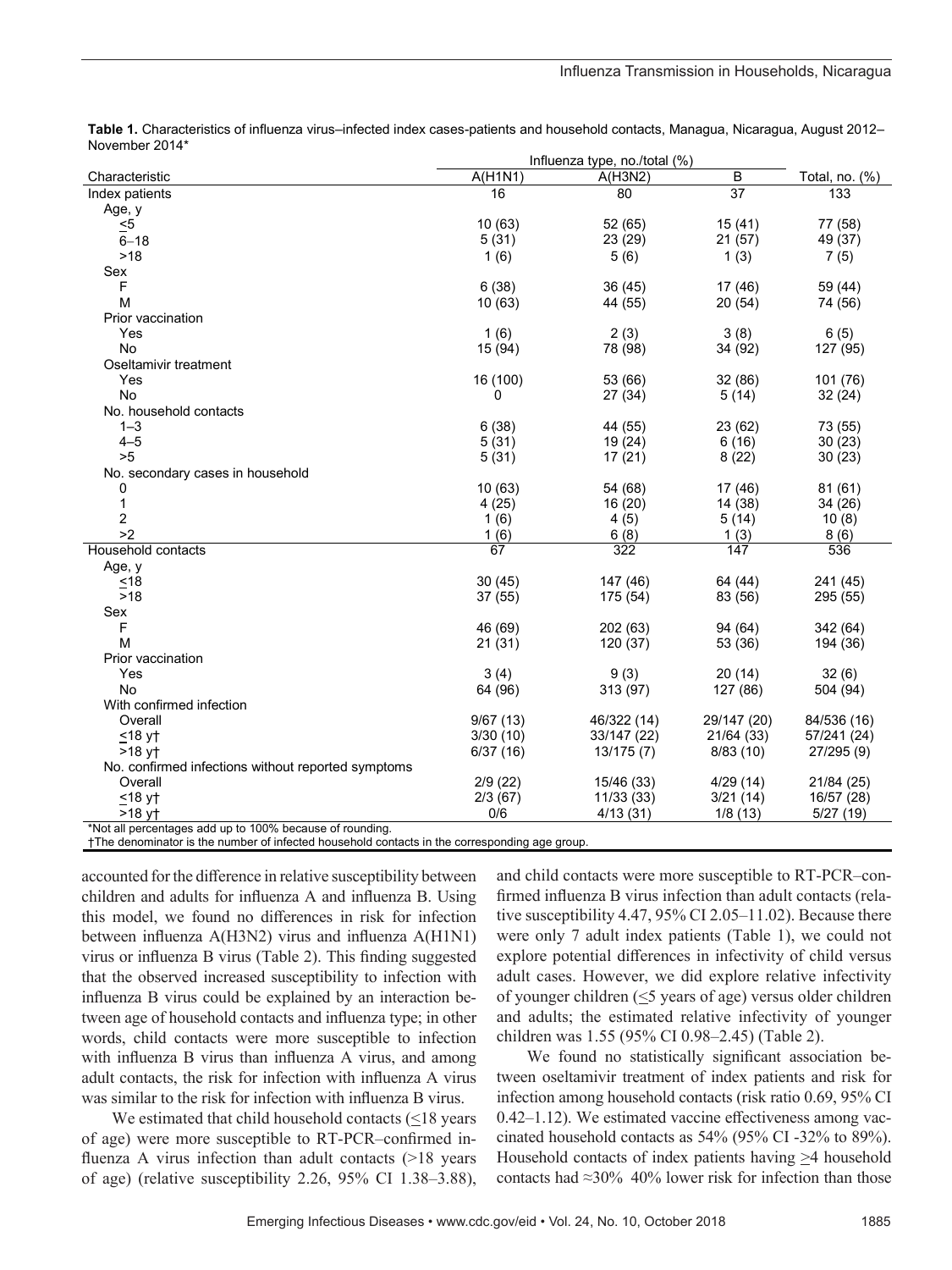#### RESEARCH

| households, Managua, Nicaragua, August 2012–November 2014 |                     |  |  |
|-----------------------------------------------------------|---------------------|--|--|
| Characteristics                                           | Risk ratio (95% CI) |  |  |
| Influenza type                                            |                     |  |  |
| A(H3N2)                                                   | Referent            |  |  |
| A(H1N1)                                                   | $1.18(0.5 - 2.42)$  |  |  |
| в                                                         | $0.96(0.4 - 2.15)$  |  |  |
| Age of household contact, y                               |                     |  |  |
| >18                                                       | Referent            |  |  |
| <18 for influenza A                                       | 2.26 (1.38–3.88)    |  |  |
| <18 for influenza B                                       | 4.47 (2.05-11.02)   |  |  |
| Prior vaccination of household contact                    |                     |  |  |
| Nο                                                        | Referent            |  |  |
| Yes                                                       | $0.46(0.11 - 1.32)$ |  |  |
| Age of index patient, y                                   |                     |  |  |
| ≤5                                                        | Referent            |  |  |
| >5                                                        | 1.55 (0.98-2.45)    |  |  |
| Oseltamivir treatment of index case                       |                     |  |  |
| No                                                        | Referent            |  |  |
| Yes                                                       | 0.69 (0.42–1.12)    |  |  |
| No. household contacts                                    |                     |  |  |
| $1 - 3$                                                   | Referent            |  |  |
| $4 - 5$                                                   | $0.60(0.30 - 1.10)$ |  |  |
| >5                                                        | $0.69(0.37 - 1.18)$ |  |  |

**Table 2.** Factors affecting influenza transmission in urban

of index patients having <4 household members, but this difference was not statistically significant (Table 2; online Technical Appendix Table). We estimated that the mean

serial interval for within-household transmission was 3.1 (95% CI 1.6–8.4) days (SD 2.0 [95% CI 0.4–10.8] days).

We performed simulation studies to assess the adequacy of our model (Figure 2). The median estimated risks for infection among groups from the 10,000 simulated household epidemics were close to the risks observed, suggesting our model provided a reasonable fit of the data.

## **Discussion**

We describe the results from a case ascertainment study of influenza transmission in urban households of Nicaragua. In this setting, we found the mean serial interval for withinhousehold influenza transmission to be 3.1 days. We further observed an overall risk for RT-PCR–confirmed influenza virus infection of ≈16% among household contacts of index patients with RT-PCR–confirmed influenza virus infections, despite high oseltamivir treatment of index patients (76%).

We found evidence that influenza B virus was more transmissible than influenza A virus, which was explainable by higher transmissibility of this virus among children (Table 2). As expected, children were more susceptible to influenza A and influenza B than adults in our study, presumably because of lower levels of preexisting immunity



**Figure 2.** Observed and estimated risks for influenza virus infection of household contacts of index patients with reverse transcription PCR–confirmed influenza virus infections, by characteristic, Managua, Nicaragua, August 2012–November 2014. We estimated risk for infection by performing simulations using a multivariate model fitted to the collected data. Estimates represent 10,000 simulated epidemics in households with a structure that matched exactly that of the observed household. Points indicate medians, and bars represent the 2.5%– 97.5% ranges of those 10,000 simulations. Risks for infection are shown for A) child and adult household contacts with influenza A virus infection or influenza B virus infection; B) virus type and subtype; C) vaccinated and nonvaccinated household contacts; D) household contact number; E) age group; and F) household contacts of index patients who were and were not treated with oseltamivir.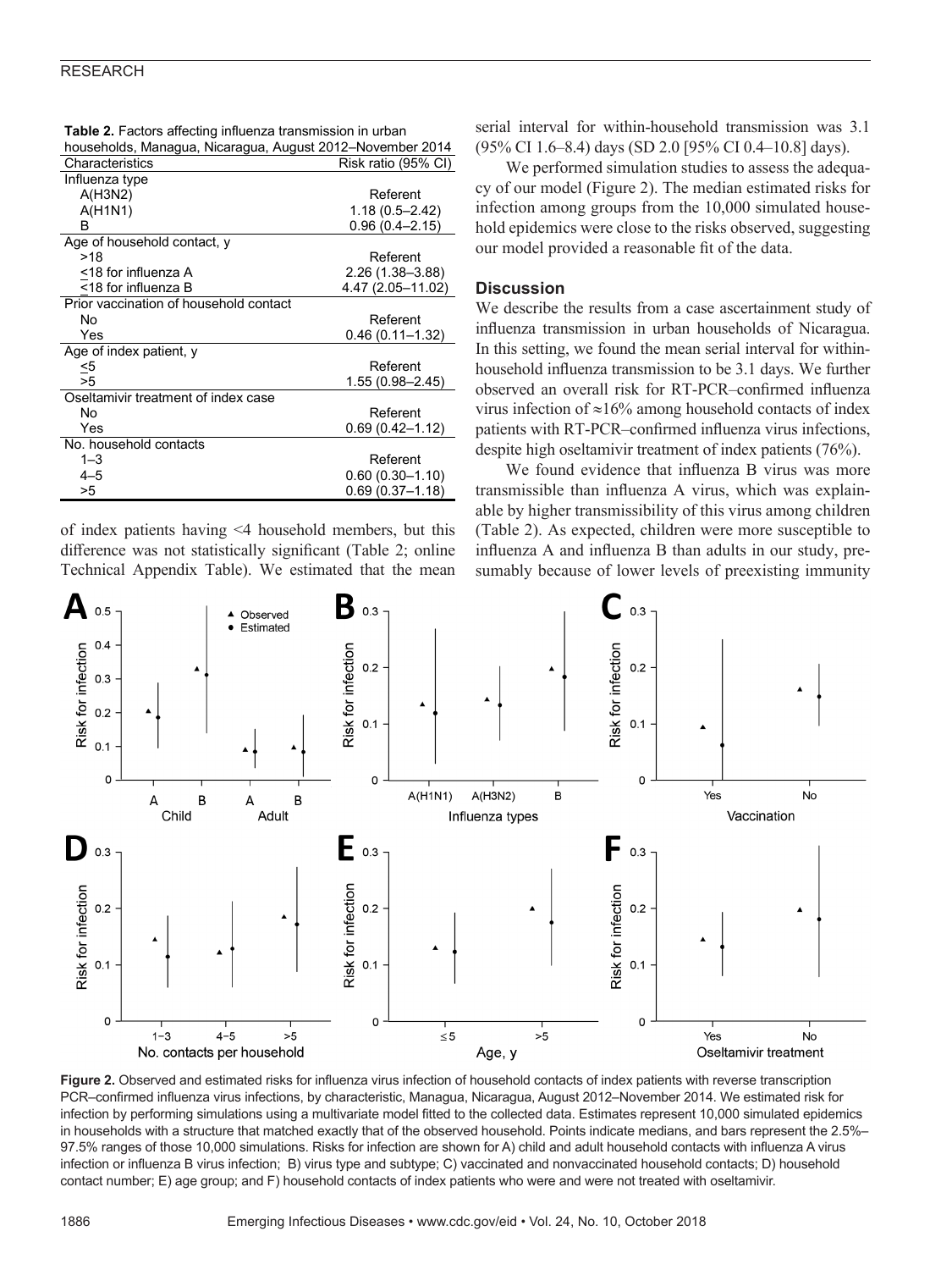and different contact patterns (*25*). This finding is consistent with those of other studies (*4*,*6*,*16*,*17*). However, a large randomized controlled trial in households in Thailand did not observe significant differences between children and adults in risk for influenza virus infection (*10*).

We did not detect a significant effect for oseltamivir treatment of index patients on influenza transmissibility. This observation is consistent with several other household transmission studies that have found that oseltamivir treatment decreases the infectious period but does not have a statistically significant effect on the secondary attack rate of laboratory-confirmed influenza (*19*,*26*,*27*). However, other studies have shown a reduction in household transmission from index patients treated with oseltamivir (*28*,*29*). In a review, about half of household transmission studies reported a significant association between index case oseltamivir treatment and reduction in transmission in households, suggesting this issue is still unresolved (*30*). On the other hand, our study might be underpowered to detect this association, considering that 76% of the index patients were treated with oseltamivir.

We did not observe that vaccination had a significant effect on influenza transmission in the household. However, the proportion of contacts vaccinated in this study was low (5%), and thus, the study was underpowered to detect vaccine effectiveness in this population.

We did not find a statistically significant association between risk of acquiring an infection and number of household contacts, although the point estimate suggests that the risk for infection among household contacts of index patients with  $>4$  household contacts was  $30\% - 40\%$ lower than those of index patients with <4 household contacts. This association has also been reported in other studies. The absence of this association in a study might indicate insufficient sample size (*4*–*6*).

We estimated the mean serial interval for influenza in households in Nicaragua to be 3.1 days. This estimate is similar to those found in other settings, such as Hong Kong, where the mean serial interval estimate for influenza A was 3.2–3.6 days (*16*,*21*,*22*); Thailand, where the estimate was 3.3–3.7 days, depending on the type and subtype of influenza (*31*); and Michigan, where the mean serial interval reported was 3.2 days (*32*). In a review of influenza A(H1N1) pdm09 virus transmission, the mean serial interval was estimated to be 2.6 days (*33*).

A major strength of our study was the collection of up to 5 respiratory samples from each household contact, regardless of whether they had symptoms, for 9–12 days after index case identification. However, our study has several limitations, the most notable being that we enrolled index influenza cases only among persons seeking medical care. This aspect of the study design could have biased the study toward sicker than average index patients, which could have inflated our influenza transmission estimate. Also, because adults tend to seek treatment later in their illnesses than children and enrollment was limited to index patients who sought treatment  $\leq$  days after symptom onset, our study was overrepresented by index cases in children. This enrollment criterion could have also led to an increase in the intensity of transmission and shortened the observed serial interval of transmission (*4*). Last, not enough adult index cases were enrolled to examine whether child index cases might be more infectious than adult index cases.

In summary, in this household transmission study of influenza in Managua, Nicaragua, we observed a high secondary attack rate of influenza and a serial interval within the range of those observed in high-income country settings. Our findings extend the relatively limited knowledge available regarding influenza transmission in low-middle– income countries. Further research is needed to investigate how household conditions affect influenza transmission and to design household-based interventions in these settings.

#### **Acknowledgments**

We thank the families that participated in the study and our excellent study staff at the Health Center Sócrates Flores Vives and Centro Nacional de Diagnóstico y Referencia.

This work was supported by the National Institute of Allergy and Infectious Diseases, National Institutes of Health (grant no. U01AI088654 to A.G. and E.H. and contract no. HHSN272201 400006C subcontracted to A.G.); the Research Grants Council of the Hong Kong Special Administrative Region, China (project no. T11-705/14N to B.J.C.), Harvard Center for Communicable Disease Dynamics from the National Institute of General Medical Sciences (grant no. U54 GM088558 to B.J.C.), and a career development award from the John E. Fogarty International Center, National Institutes of Health (K02 TW009483 to A.G.).

Conflicts of interest: A.G. has received consultancy fees from Abt Associates for a Centers for Disease Control and Prevention– funded influenza study. B.J.C. received research funding from MedImmune Inc. and Sanofi Pasteur and consults for Crucell NV. All other authors report no potential conflicts of interest.

## **About the Author**

Dr. Gordon is an assistant professor at the University of Michigan, Ann Arbor, Michigan, USA. Her research interests are the areas of infectious disease epidemiology and global health, with a focus on influenza burden and transmission.

#### **References**

- 1. World Health Organization. Influenza (seasonal). 2018 Jan 31 [cited 2016 Jul 28]. http://www.who.int/mediacentre/factsheets/fs211/en/
- 2. Longini IM Jr, Koopman JS, Haber M, Cotsonis GA. Statistical inference for infectious diseases. Risk-specific household and community transmission parameters. Am J Epidemiol.